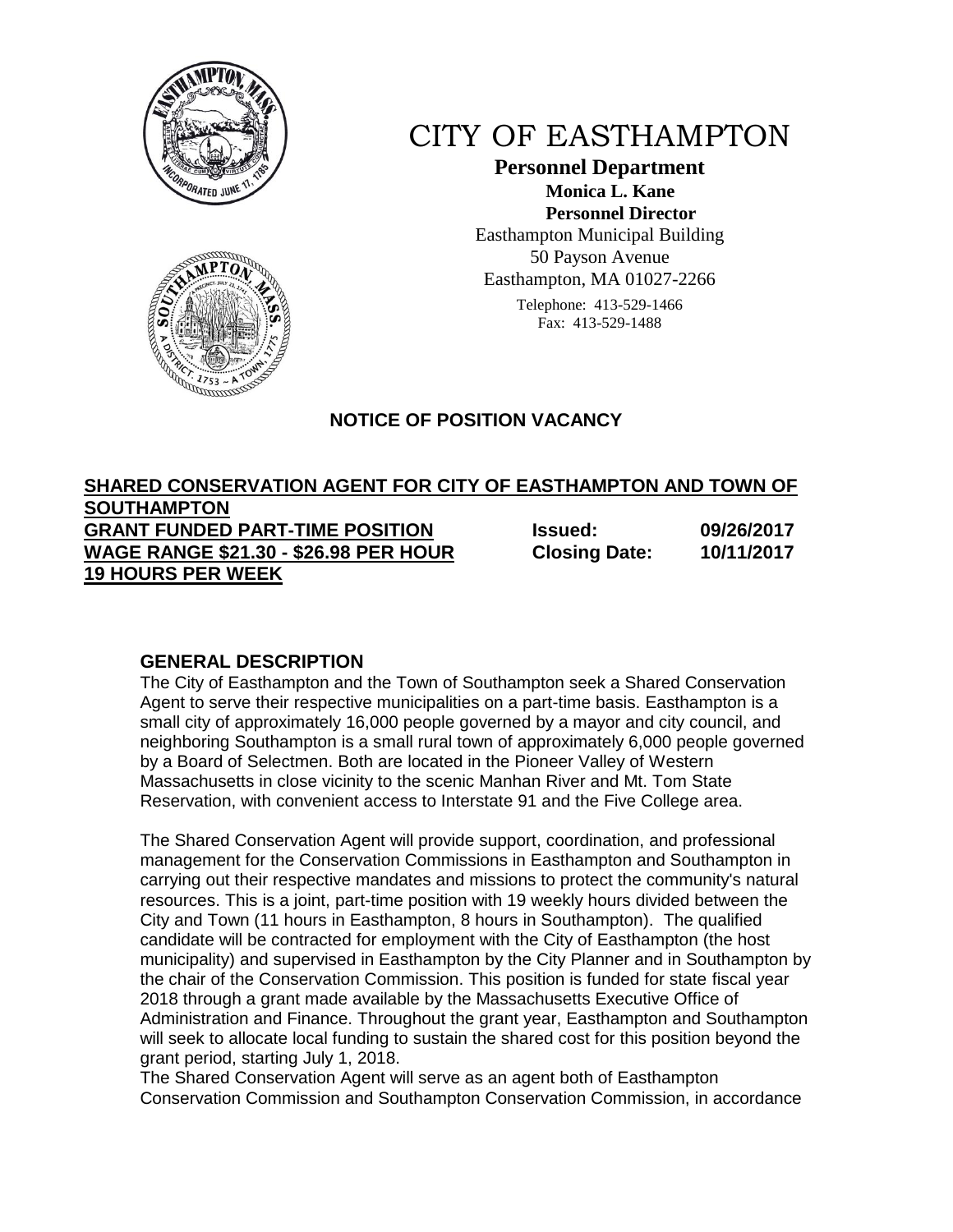with applicable laws and regulations in the respective municipalities. The agent will provide professional oversight for the two Commissions' respective work and projects. The agent will occasionally consult with consultants hired by the respective Commissions, oversee volunteers working on municipal conservation land or Commission projects, and will serve as advisor/liaison to other boards/departments as directed by the respective Commissions, as well as other projects assigned on an individual basis.

The agent will use professional expertise, critical thinking and interpersonal skills to accomplish varied functions that range in nature from routine to complex. These require considerable judgment and initiative in determining courses of action not clearly defined by precedent, statute or established guidelines. The agent will possess considerable independence, confidentiality, and responsibility and work with minimal supervision, as well as demonstrate commitment to the values and principles of environmental conservation. In addition, the agent will identify opportunities where shared conservation interests of the City and Town can be achieved through increased streamlining, coordination, and efficiency in project review.

# **DUTIES AND RESPONSIBILITIES**

- **Wetlands Protection:** The agent will assist the respective Commissions in the administration and enforcement of the Massachusetts Protection Act (MGL Chapter 131, Section 40), and the Southampton Wetlands Protection Bylaw [proposed as of May 2017] in Southampton specifically, as well as other related duties as assigned.
- **Open Space and General Resource Protection:** The agent will assist the respective Commissions in planning, acquisition, administration, and stewardship of municipal conservation land. These activities could include grant preparation and administration, land management practices, volunteer oversight, invasive species management, mapping, landowner outreach, and other tasks as needed.
- **Additional Responsibilities:** Maintains regular office hours for public; attends all public meetings and hearings of the respective Commissions; interacts and provides assistance to other Town and City boards and departments and state/federal agencies on issues related to wetlands, conservation, and environmental issues as required; fosters good relations with abutters and catalyzes community involvement in and awareness of local conservation and open space issues. The agent should seek opportunities for coordination and cooperation between the two municipalities to meet shared conservation goals when possible.

### **WORK ENVIRONMENT**

Some work is performed under typical office conditions. Other work is performed in the field, in thick woods, and in wet areas. There is exposure to various weather conditions, including heat, high wind, rain and deep snow. There may be exposure to potential health hazards, such as Lyme disease and West Nile virus, plant irritants such as poison ivy, and the hazards associated with site work and construction such as noise and heavy equipment.